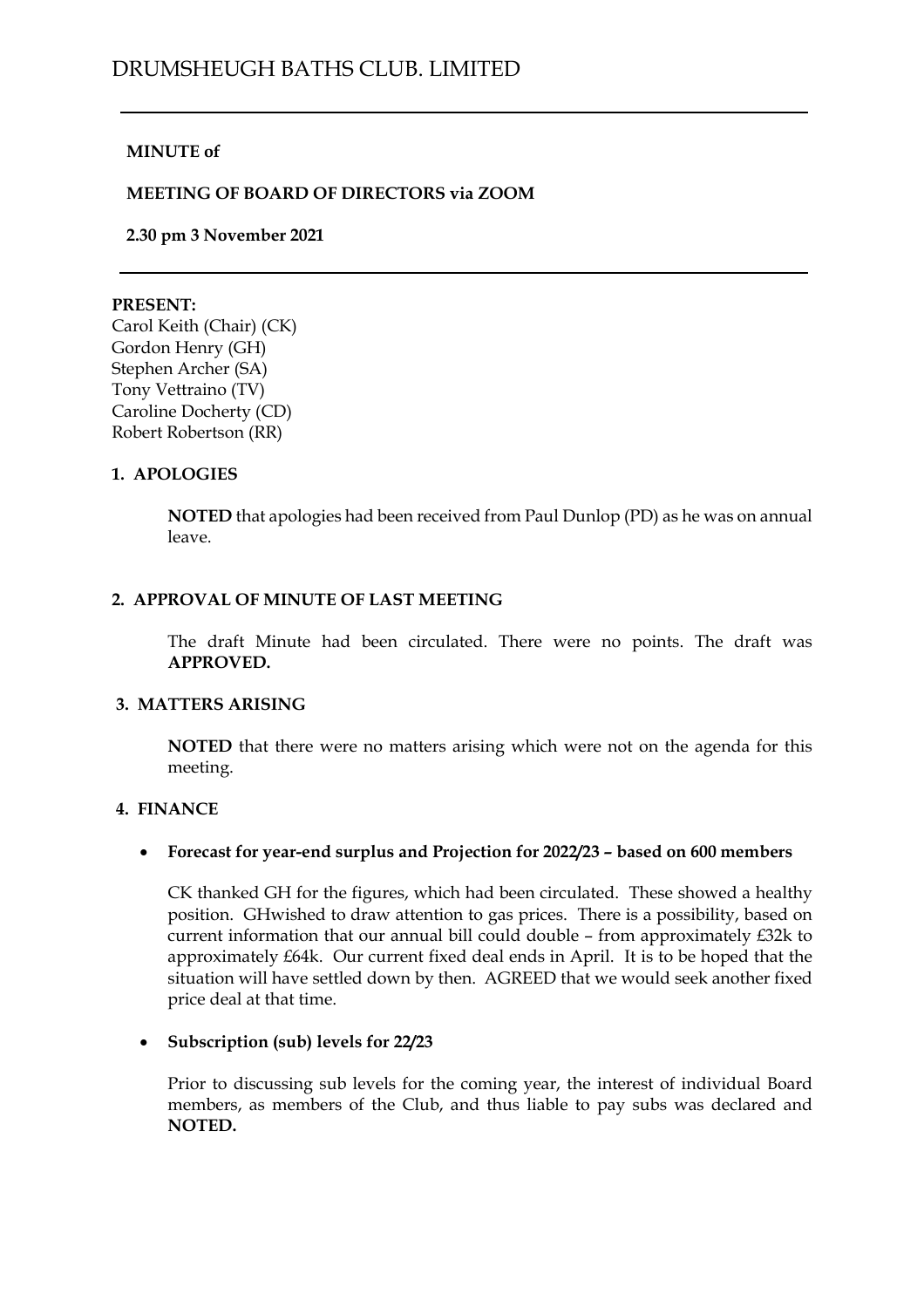# DRUMSHEUGH BATHS CLUB. LIMITED

**NOTED** that in the current year, a discount of 25% of full subs was offered to existing members who had paid their subs throughout the period of closure in the previous year, which was 5 months. The period of closure in the current year had been 4 months. **AGREED** that a discount of 25% once again be offered, on the same basis. **AGREED** that the level of subscriptions be held at the same level as the previous year. This will mean that subscriptions have not increased for 4 years.

**AGREED** that a communication to members be drafted, to communicate the subscription levels for the coming year.

# **5. MANAGER'S REPORT**

This had been circulated. It contained a list of suggested items of expenditure for the coming year. **AGREED,** following suggestion from CK, that discussion on these be held over until the next Board meeting.

However, there was a proposal that we replace two pool filters. CK proposed that this work is important as it relates to the water quality of the pool. GH asked if this was recommended by Flowman Leisure Limited. CK confirmed it was. **AGREED** that PD be asked to proceed.

# **6. BUILDING**

# • **Update on discussions with owners of gap site next door**

CD had circulated a Note on the current status of discussions relating to the work required to install an air conditioning unit to serve the studio, prior to the meeting. **NOTED** that there is some commercial sensitivity. GH queried whether the unit was required. **AGREED** that it was, for the comfort of members using the studio, both in summer and winter. **AGREED** that CD be instructed to proceed per Option 1 in her note.

### • **Update on dampness at lower stair level**

RR had provided a full Report prior to the meeting. **AGREED** to proceed as he recommended, with the blocked drain being cleared and replaced, and a French drain provided. CD suggested contractors, and PD to make contact ASAP. The wall at lower level, where the brickwork has been exposed will have to remain as it is, until the work has been completed, and the wall has been given an opportunity to dry out. RR suggested that the exposed brickwork be covered with hessian. The re-tiling of this area and the re-carpeting already agreed must remain on hold until it has been possible to re-plaster. **AGREED** that it was important to communicate the position to members, and this should be added to the communication to be issued, dealing with subs.

### • **Quinquennial inspection by an Architect/Building Surveyor**

RR had circulated a suggestion that we should commission a conservation report on the building, to be updated every 5 years. This will identify works required to the fabric of the building and prioritise them. AGREED that we should proceed as suggested, as it will give the Board the information it requires to budget and plan. CD suggested professionals she had worked with on this type of project. AGREED that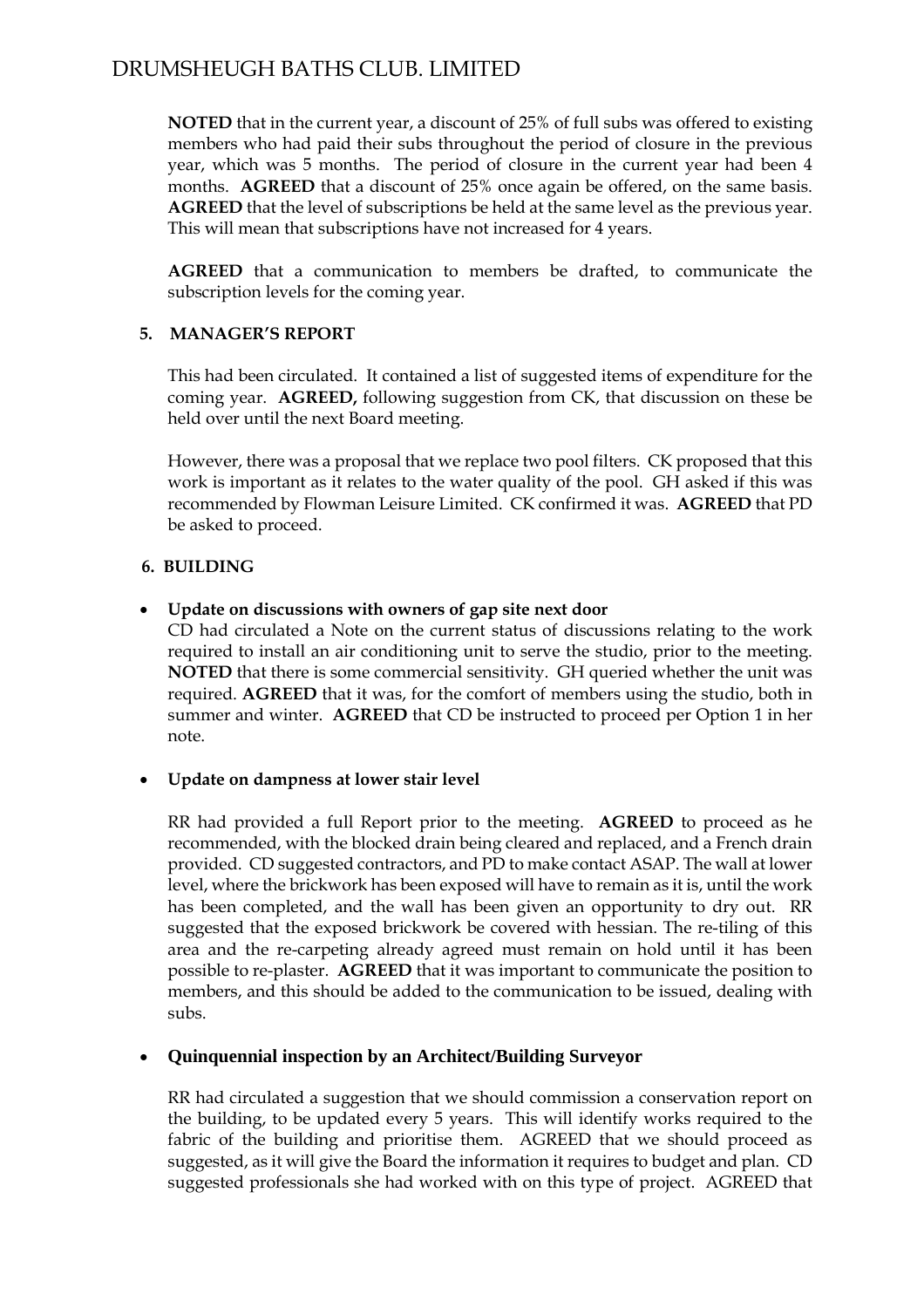CD and RR liaise on this, and report back to the Board with detailed proposals/quotations.

# • **Spalling to stonework – front of building**

RR had reported by email that he had looked at the area of spalling at the front of the building, and while the area was rather unsightly, he recommended that no action was required. **AGREED** to take no action.

# • **Harley Haddow (HH) proposals**

GH had suggested the Board revisit this topic. Should we seek an updated report from HH, who had provided an initial report in August 2019? This would be with a view to identifying further detail on the ways in which the building could be more efficient, so that we could plan ahead, and potentially begin the accrual of a "sinking fund" for future works. HH's initial report had identified the huge amount of warm air that is lost through the open cupolas, and the deficiencies in the air handling system.

There was extensive discussion on the point. The Board did feel that this was an important issue for the future, but as we are only just emerging from the pandemic, focus should be on "steadying the ship" and providing the sort of smaller improvements that members are seeking. AGREED that further discussion on this topic be held over until next year, when we would hope to have a clearer picture on the immediate future.

# **7. MEMBERS MEETING - UPDATE**

**NOTED** that it had been indicated at the AGM that it was the Board's wish to hold a members' meeting as soon as possible to allow questions and discussion of the sort that we normally have at our AGM. **NOTED** from CD that, after some research, she feels that we do not currently have the necessary capability to host such a meeting satisfactorily on Zoom, to the standard we would like. AGREED that our approach should be two-pronged. If the indications early in 2022 are that we can safely hold an in-person meeting, then we will do so. In the meantime, CD we will ensure that we have the necessary technical back-up to allow a large-scale Zoom meeting, should it be required.

# **8. AOCB**

# **Pigeons nesting at the front of the building**

NOTED that pigeons were causing unsightly mess. AGREED that the eaves need to be cleared of nesting material, and spikes fitted to prevent future nesting. NOTED per RR that this work cannot be carried out during the nesting season, and so it would be appropriate to undertake the work now. Scaffolding will be required, as it will not be safe to carry out the work from a ladder. AGREED that this should be done, and PD asked to instruct the work.

# **9. DATE OF NEXT MEETING**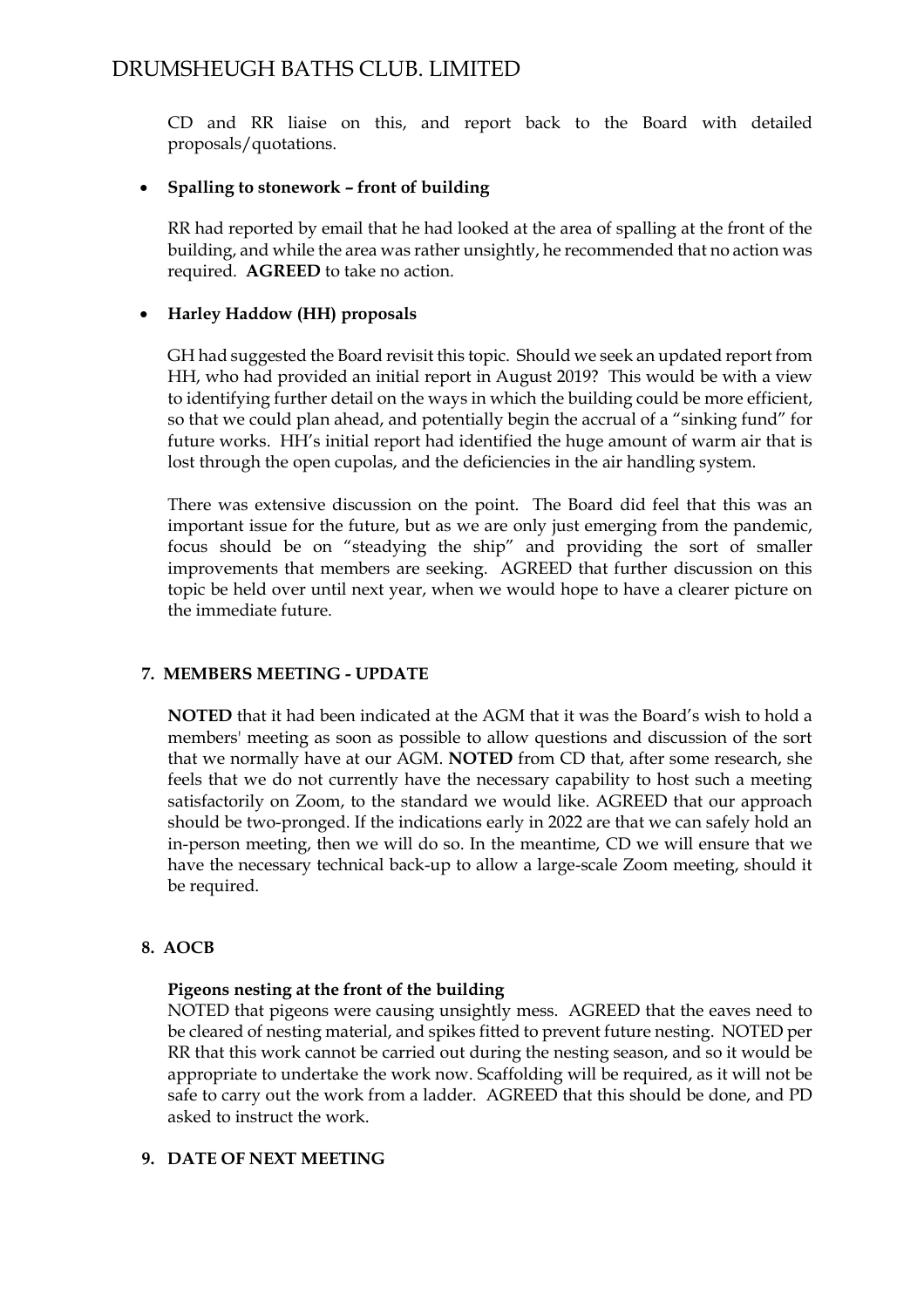# DRUMSHEUGH BATHS CLUB. LIMITED

**AGREED** 8 December, by Zoom.

# **10. ANY PRIVATE BUSINESS**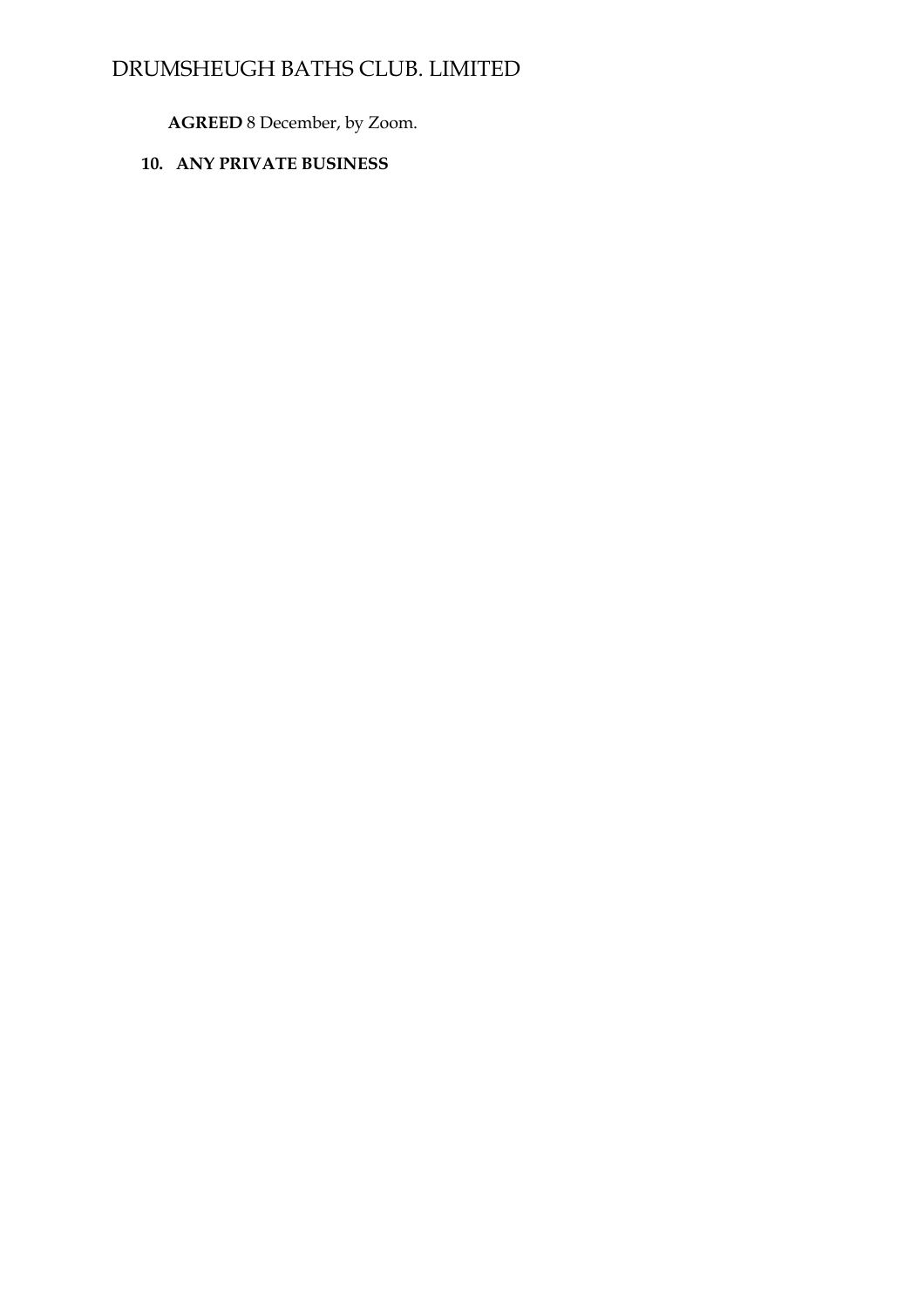**GENERAL MANAGER'S REPORT 29 October 2021**

### **4.1 MEMBERSHIPS**

4.1.1 New Memberships

New Members in October

Family - 1 Couple - 1 Single - 1 Under 30s - 0 Junior - 2

 $TOTAL = 5$ 

Waiting list for new joiners - We now have over 130 names on our waiting list. From this waiting list, 50 have replied and confirmed they would like their names to be kept on file and join when we have spaces available.

4.1.2 Membership Figures and Enquiries

Total membership numbers

Family - 40 Couple - 127 Single - 181 Under 30s - 20 S/C Couple - 18 S/C Single - 49 Student - 3 Junior - 75 Distant - 37 Life - 50

Total =  $600$ 

### **4.2 HEALTH AND SAFETY**

Nothing to report

### **4.3 ACCIDENT & INCIDENT REPORTED**

Accidents & Incidents Nothing to report